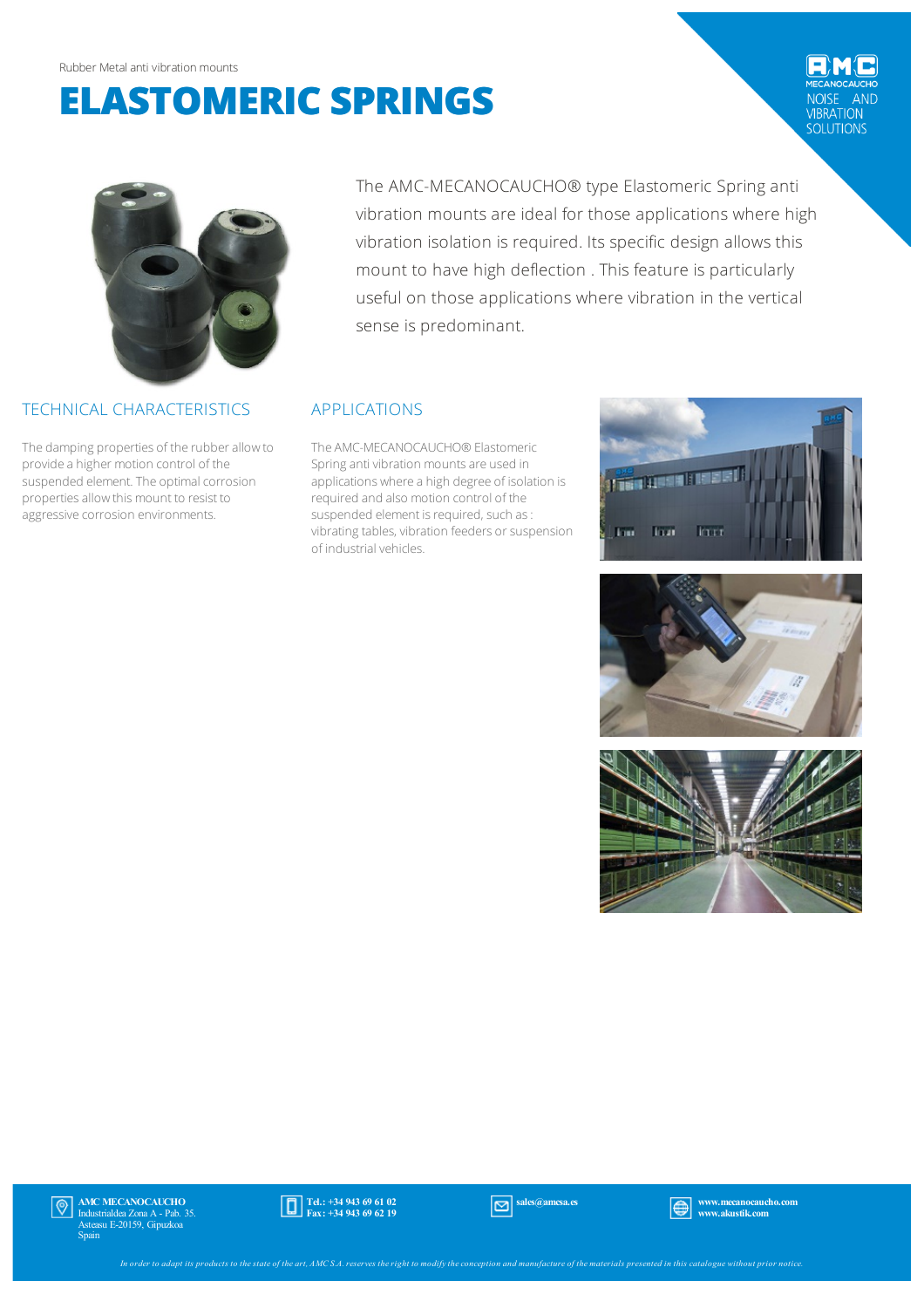Rubber Metal anti vibration mounts

#### **ELASTOMERIC SPRINGS**

#### DRAWINGS











#### DIMENSIONS

| <b>VDE</b>   | Shore' | Weight | <b>LOAD</b><br><g max<="" th=""><th><b>Max. Schock</b></th><th>Code</th></g> | <b>Max. Schock</b> | Code   |
|--------------|--------|--------|------------------------------------------------------------------------------|--------------------|--------|
| RSFF 125 142 | 55 Sh  | 1,953  | 1150 Kg                                                                      |                    | 180251 |



Tel.: +34 943 69 61 02 Fax: +34 943 69 62 19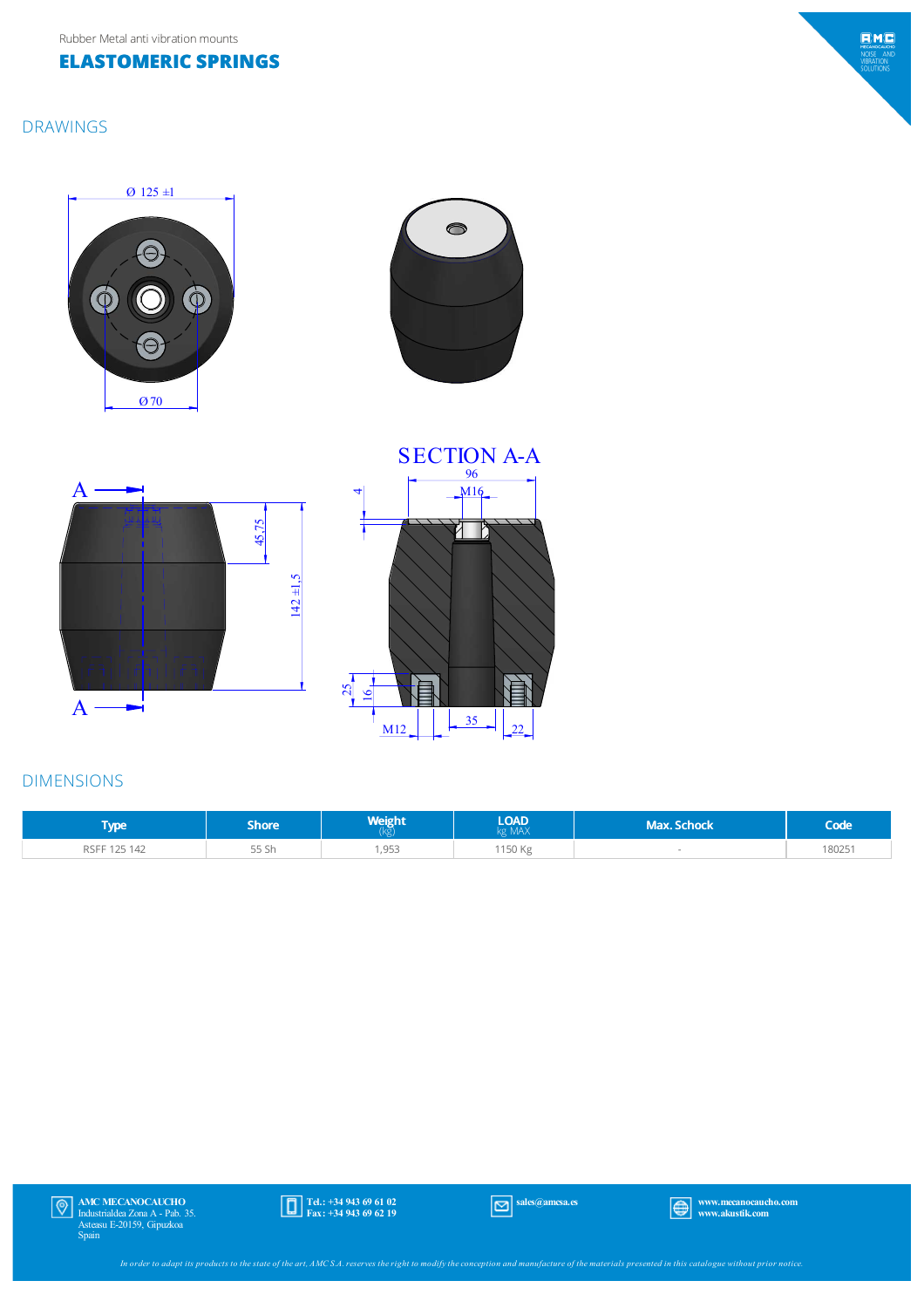#### **ELASTOMERIC SPRINGS**



#### DRAWINGS







#### DIMENSIONS

| <b>Type</b> | Shore | <b>Weight</b> | <b>LOAD</b><br>g MAX | Max. Schock | Code   |
|-------------|-------|---------------|----------------------|-------------|--------|
| 110 132     | 60 Sh | 0,939         | 450 Kg               | 1200 Kg     | 180185 |



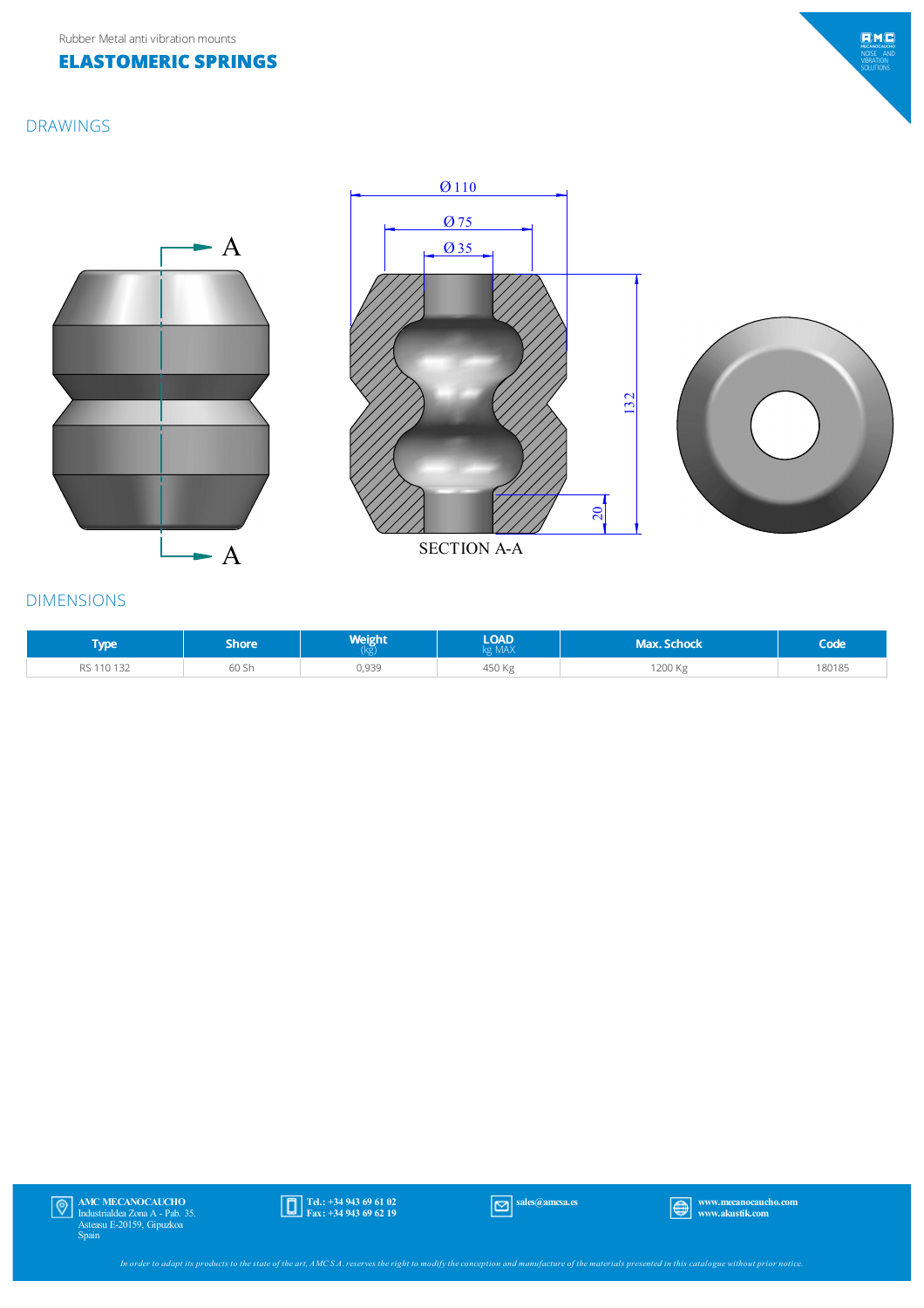Rubber Metal anti vibration mounts

#### **ELASTOMERIC SPRINGS**

#### DRAWINGS





#### DIMENSIONS

| <b>Type</b> | Shore , | Weight<br>(kg) | <b>LOAD</b><br>kg MAX | <b>Max. Schock</b> | Code  |
|-------------|---------|----------------|-----------------------|--------------------|-------|
| RSF 110 132 | 60 Sh   | ,072           | 450 Kg                | 1200 Kg            | 80234 |



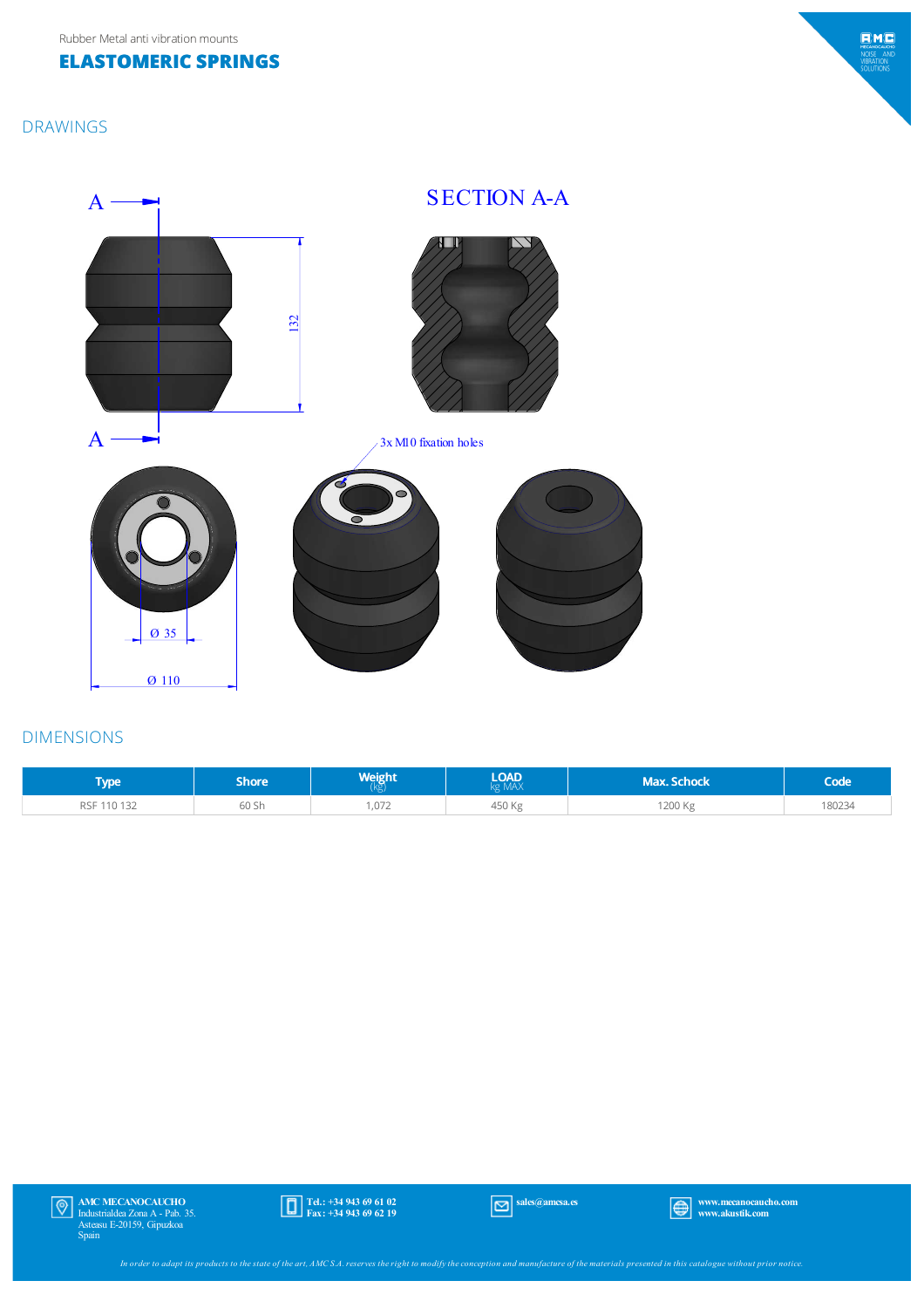#### **ELASTOMERIC SPRINGS**

#### DRAWINGS







#### DIMENSIONS

| [ype]     | Shore' | Weight<br>Kg,    | <b>LOAD</b><br>kg MAX | <b>Max. Schock</b> | Code   |
|-----------|--------|------------------|-----------------------|--------------------|--------|
| RSF 55 55 | 65 Sh  | 0.122<br>0, 1 23 | 60 Kg                 | 120 Kg             | 180177 |